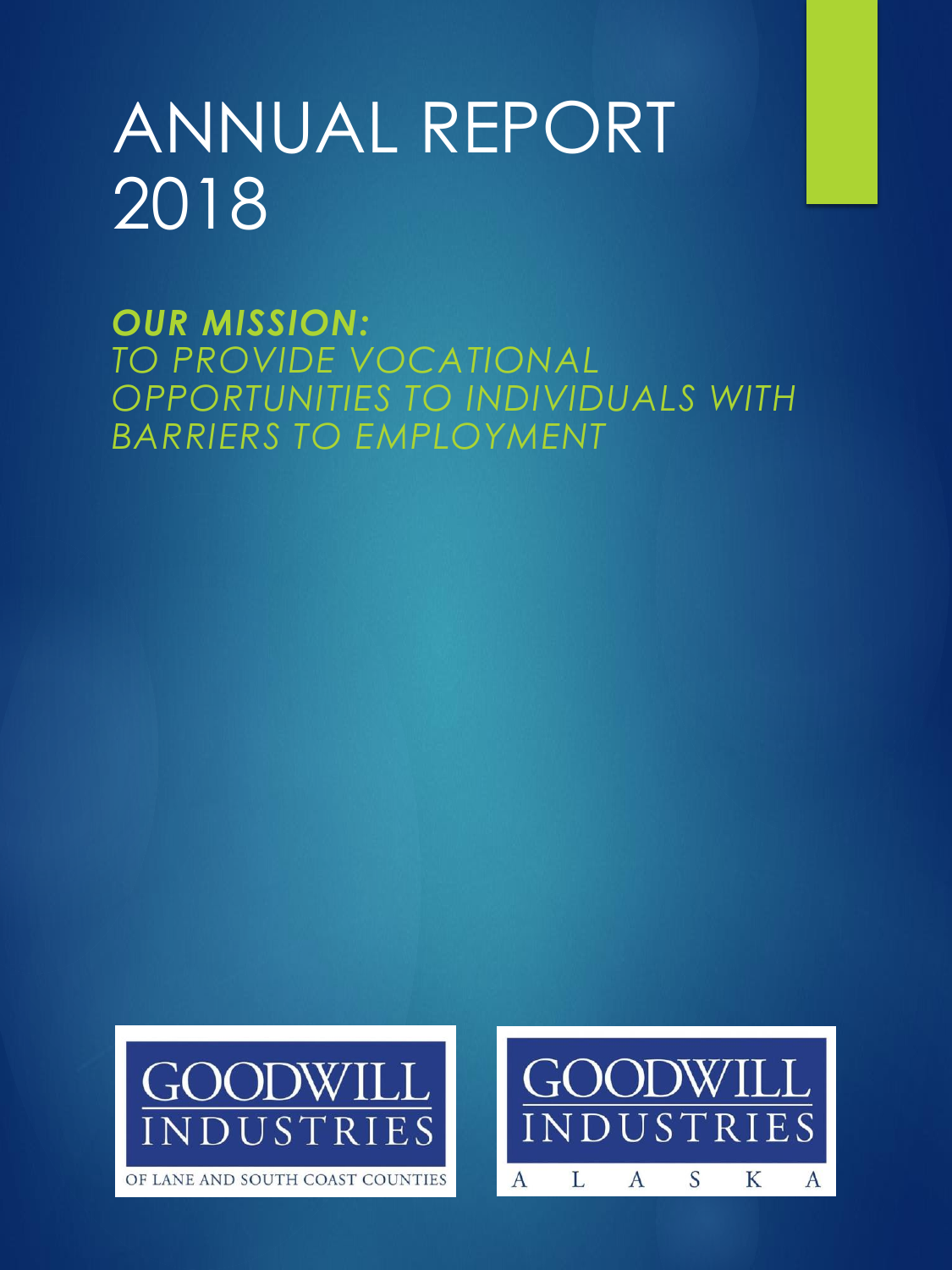## *SERVICES*





**Individuals** 

#### **JOB CONNECTIONS** Open to the public, Job Connections is a job search and referral **5,404** program designed to help participants find a job in the community that fits their needs and abilities. Programs offered within Job Connections include the following Supplemental Nutrition Assistance Programs (SNAP): • SNAP Employment and Training 1,983 ■ SNAP Outreach 1,150 **GOODWILL RETAIL TRAINING CENTERS** Goodwill's Retail Training Centers provide opportunities for individual's to gain skills and learn more about work in an integrated and competitive environment. *DHS Self Sufficiency Supported Work* **186** Individuals gain positive work experience in a supportive environment. **Lane County 103** • Coos and Curry Counties 83 *Prosperity Program* **173**  Provides financial wellness planning, banking and higher education assistance. *I/DD Employment & Training* **135** Provides integrated, paid, on-the-job training and classroom activities designed to assist individuals with developmental disabilities gain skills and become more successful in a community job. *Vocational Rehabilitation Services* **53**  Offers job development, job preparation, retention, assessment and work adjustment to individuals. *Other Services* **770** Volunteer, Internships, Tax Aide through AARP. **Served**

## **TOTAL NUMBER SERVED 6,594**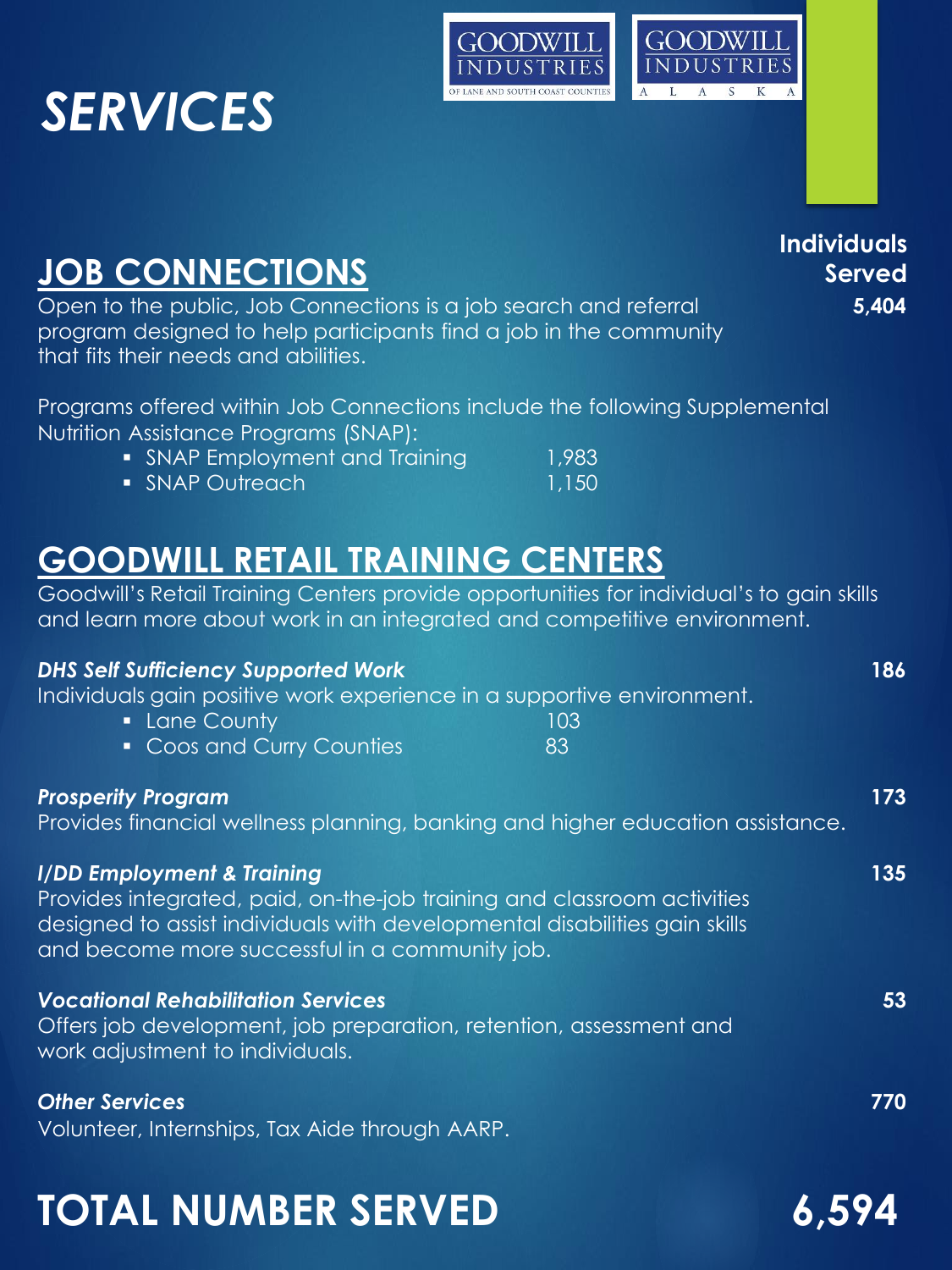## *SERVICES*



### **Individuals Served**

| Unemployed/Dislocated Worker                | 4,010 |
|---------------------------------------------|-------|
| <b>Welfare Recipient</b>                    | 2,102 |
| Offenders/Ex-Offenders                      | 1,572 |
| <b>Homeless</b>                             | 1,511 |
| Working Poor/Incumbent Worker/Underemployed | 1,152 |
| <b>Other Disadvantaging Condition</b>       | 1,007 |
| <b>Older Workers</b>                        | 878   |
| Lack of GED/High School Equivalency         | 701   |
| Unknown or Unreported Barrier               | 619   |
| Psychiatric and/or Emotional Disability     | 497   |
| <b>Other Physical Disability</b>            | 416   |
| At-Risk Youth                               | 215   |
| <b>Learning Disability</b>                  | 167   |
| <b>Other Disabling Condition</b>            | 162   |
| <b>Chemical Disability</b>                  | 124   |
| Neurological Disability                     | 106   |
| Non-English Speaking                        | 92    |
| <b>Developmental Disability</b>             | 91    |
| Lack of Literacy                            | 68    |
| Autism                                      | 54    |
| Deafness or Other Hearing Impairment        | 28    |
| <b>Blindness or Other Visual Impairment</b> | 9     |

\**An individual may be included in one or more of the above categories.*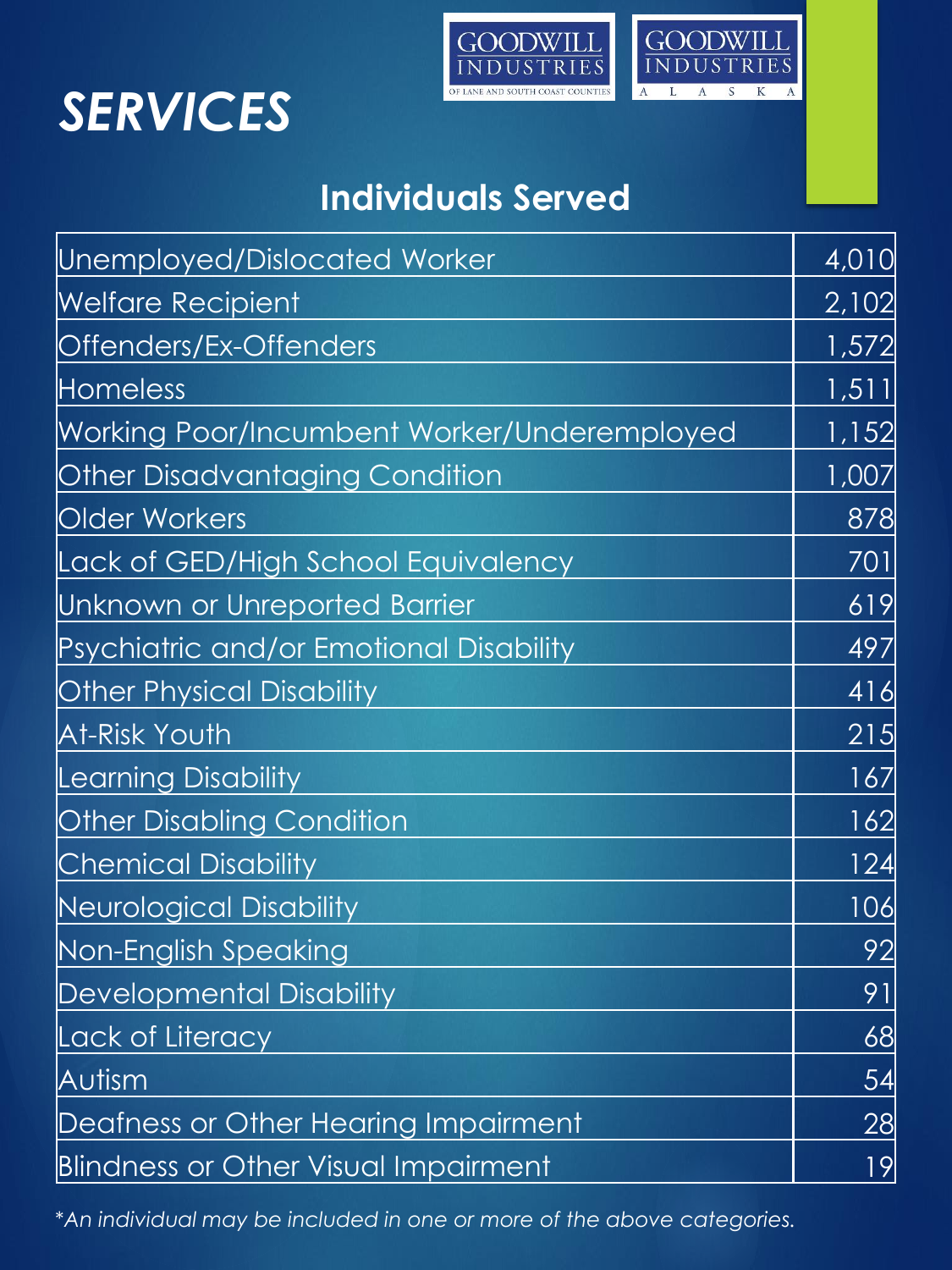

**GOODWILL**<br>INDUSTRIES

 $\mathbf{A}$ 

 $\boldsymbol{\mathrm{A}}$ L

# *FINANCIALS*

| <b>What Our Community Provided to Goodwill</b> |              |
|------------------------------------------------|--------------|
| Community Training Sales                       | \$24,282,450 |
| Donated Goods Inventory                        | \$7,062,632  |
| <b>Nocational Services</b>                     | \$1,437,639  |
| <b>Other Income</b>                            | \$929,912    |
| Fundraising                                    | \$200,420    |
| <b>TOTAL</b>                                   | \$33,913,053 |

| <b>What Goodwill Returned to Our Community</b> |              |  |
|------------------------------------------------|--------------|--|
| Wages                                          | \$12,059,068 |  |
| Payroll Taxes and Benefits                     | \$2,510,460  |  |
| <b>TOTAL Payroll Expenses</b>                  | \$14,569,528 |  |
| Occupancy (rent, utilities, insurance, etc.)   | \$2,976,685  |  |
| Investment in New Facilities and Equipment     | \$3,488,755  |  |
| Other Expenses                                 | \$2,396,602  |  |
| <b>Supplies and Services</b>                   | \$9,393,022  |  |
| Telephone & Postage                            | \$180,174    |  |
| <b>Debt Service</b>                            | \$908,287    |  |
| TOTAL                                          | \$33,913,053 |  |